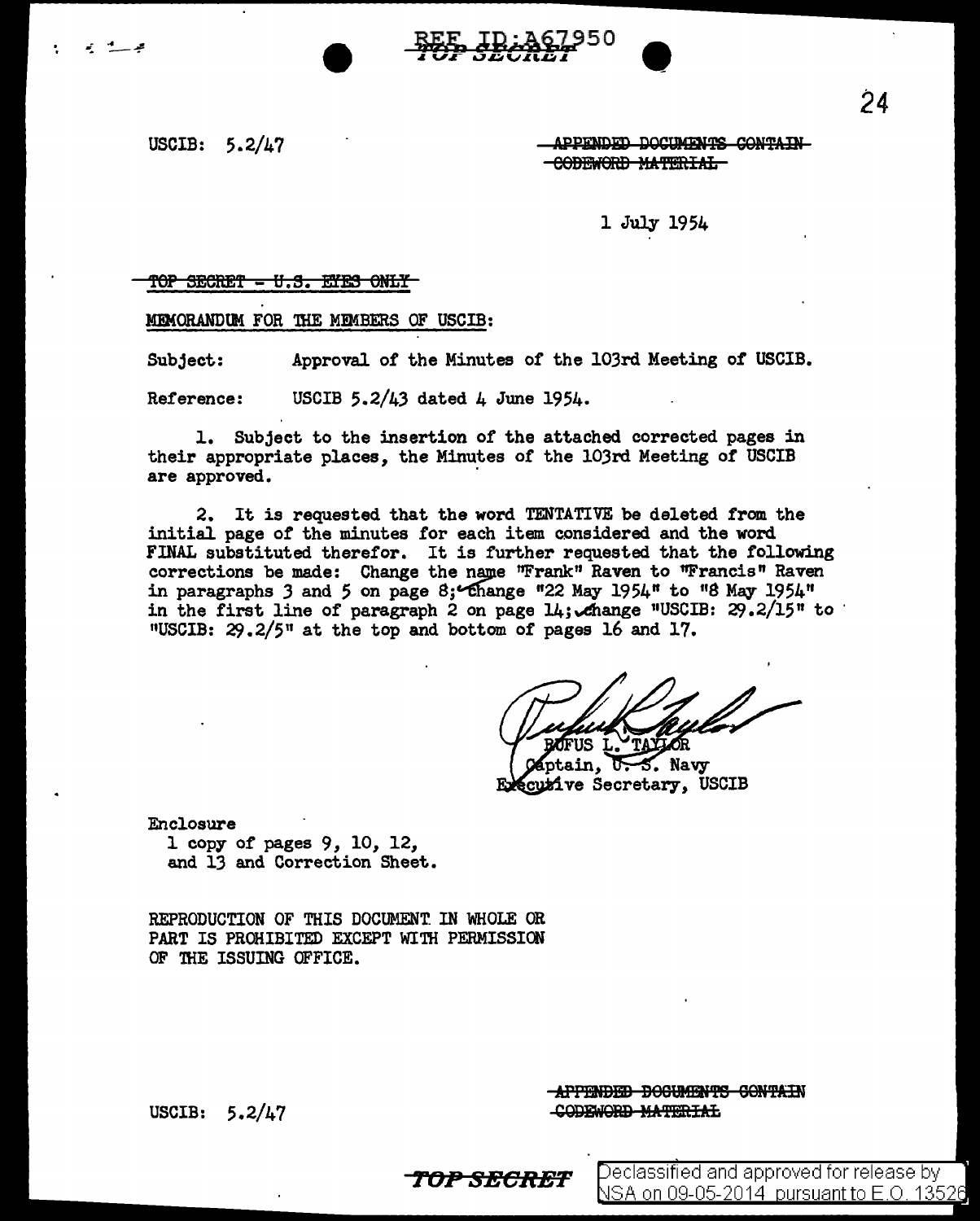



ی سے

#### ONE HUNDRED THIRD MEETING

# OF THE

## UNITED STATES COMMUNICATIONS INTELLIGENCE BOARD

## CORRECTION SHEET

| Page, Paragraph<br>of Final Copy       |            | $\mathbf{I}$<br>TEXT (Tentative and Final)                                                                              |
|----------------------------------------|------------|-------------------------------------------------------------------------------------------------------------------------|
| Pages 9 and 10,<br><b>DECISION</b>     | Final:     | DECISION as contained in USCIB 29.18/9<br>inserted in place of that contained in<br>tentative version of USCIB 29.18/5. |
| Page 12, para. 5,<br>subpara $(c)$     | Tentative: |                                                                                                                         |
|                                        | Final:     |                                                                                                                         |
| Page 13,<br>DECISION.<br>subpara $(c)$ | Tentative: |                                                                                                                         |
|                                        | Final:     |                                                                                                                         |
|                                        |            |                                                                                                                         |

PL 86-36/50 USC 3605 . EO  $3.3(h)$  (2)

*TOP SECRET*